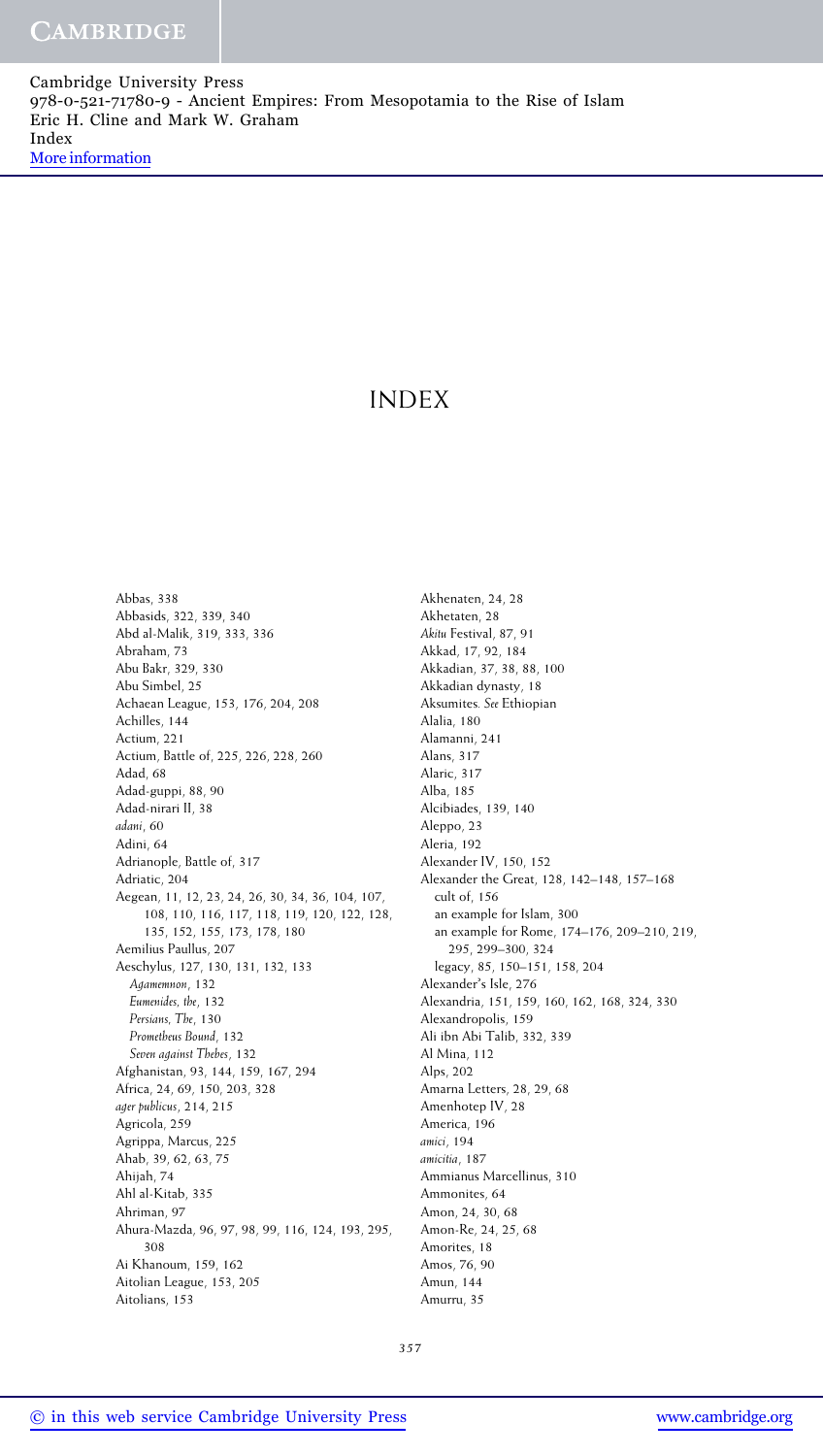An, 16 Anatolia, 11, 23, 26, 31, 43, 59, 62, 93, 101, 103, 104, 112, 119, 173, 214, 278, 324 Anaximander, 114 Anshan, 92, 93 Antigonid dynasty, 153 Antigonus, 150, 151, 152, 153, 167 Antigonus Gonatus, 153 Antioch, 159, 160, 168, 277, 310, 314, 324, 330 Antiochus I, 164 Antiochus III, 156, 192 Antiochus IV, 170, 171, 207, 208 *antoninianus*, 274 Antoninus, Marcus Aurelius, 276*. See also* Elagabalus Antoninus Pius, 228, 263, 288 Antony, Mark, 225, 228, 260 Anu, 38, 68 *apatheia*, 163 Aphrodite, 156 Apollo, 288 Aquileia, 268 Arab, 64, 66, 77, 83, 292, 305, 311, 314, 316, 317, 323, 324, 326, 327, 329, 330, 338 Arabia, 12, 66, 91, 97, 295, 310, 311, 316, 324, 326, 327, 328, 330 Arabic, 61, 314, 316, 323, 324, 326, 327, 328, 329, 330, 333, 334, 337, 338 Arachosia, 97 Aram, 74 Aramaean, 30, 37, 64, 66, 81, 89, 100 Aramaic, 37, 38, 47, 66, 99, 100, 101, 328 Aramu, 56 Ara Pacis, 229, 231 Ararat*. See* Urartu Arbela, 37 Arcadius, 301 Archidamian War*. See* Peloponnesian War Ardashīr, 307, 308 Ardea, 186 Ardini, 60 Areopagus, 129 Argishti I, 60, 61 Aria, 97 Arianism, 298, 304, 316, 317 Aristides, Publius Aelius, 244, 245, 247, 248, 250, 252, 257, 263, 265, 296 *To Rome*, 245 Aristotle, 127, 134, 142, 158 Ark of the Covenant, 73 Arles, 297 Armenia, 56, 97, 268, 295, 310, 311, 313, 314 Armenian, 292, 297, 298, 309, 313, 314, 317, 323, 324 Arminius, 242 Arrhidaeus*. See* Philip III Arsacid dynasty, 166, 219, 268, 272, 294, 307 Parthian Empire, 219 *arta*, 97, 98, 256

Artaxerxes I, 101, 136 Artaxerxes II, 141 Arvad, 67, 68 *arete ˆ* , 142 Ashoka, 167 Ashur, 37, 38, 45, 48, 52, 60, 77, 193, 295 Ashurbanipal II, 33, 41, 42, 45, 49, 52, 93, 117, 140, 160, 242 Ashurnasirpal II, 38, 39, 56, 75 Asia, 93, 152, 153, 207, 295, 298, 302, 338 Asia Minor, 178, 209, 217, 273, 277 Assur, 27 Assur-Uballit, 27 Assyrian Renaissance, 50, 52 Assyrian Royal Annals, 34, 42, 52, 56, 60, 64, 66 Astarte, 180 Astyages, 93 *ataraxia*, 163 Aten, 28 Athenaeus, 156 Athenian Empire, 134, 139, 141, 174 Attalid kingdom, 159, 166 Attalus, 208, 216 Augustulus, Romulus, 317 Augustus, 199, 221, 222–232, 239, 242–243, 260, 264, 283 legacy, 246, 254, 257, 268, 281–282, 283, 290 *Res Gestae*, 221, 222, 226, 229 Aurelian, 300 Aurelius, Marcus, 228, 268, 269, 274, 281 *aureus*, 287 Avars, 305, 323, 324 Axial Age, the, 115 Babylon, 18, 26, 27, 30, 40, 41, 43, 53, 64, 81, 82, 83, 84, 85, 86, 87, 89, 90, 91, 92, 93, 94, 97, 99, 101, 107, 116, 119, 122, 140, 146, 149, 150, 168, 176, 246, 262, 263, 281, 282 Bactria, 97, 144, 159, 166 Baghdad, 339, 340 Balawat, 59 Balkans, 143, 153, 283 Baluchistan, 167 Barbaricum, 239 Barbatus, 192 Barberini Togatus, 210 *Bar Kokhba*, 261 *basileia*, 153, 157 *basileus*, 152, 153, 158 Basrah, 332 Bath, 235 Beaulieu, Paul-Alain, 53 Behistun inscription, 96, 98, 99, 116 Bel*. See* Marduk

Belisarius, 304

Bel-sharra-usur, 83 Belshazzar*. See* Bel-sharra-usur Ben-Hadad II, 62, 63, 64, 65

Berig, 241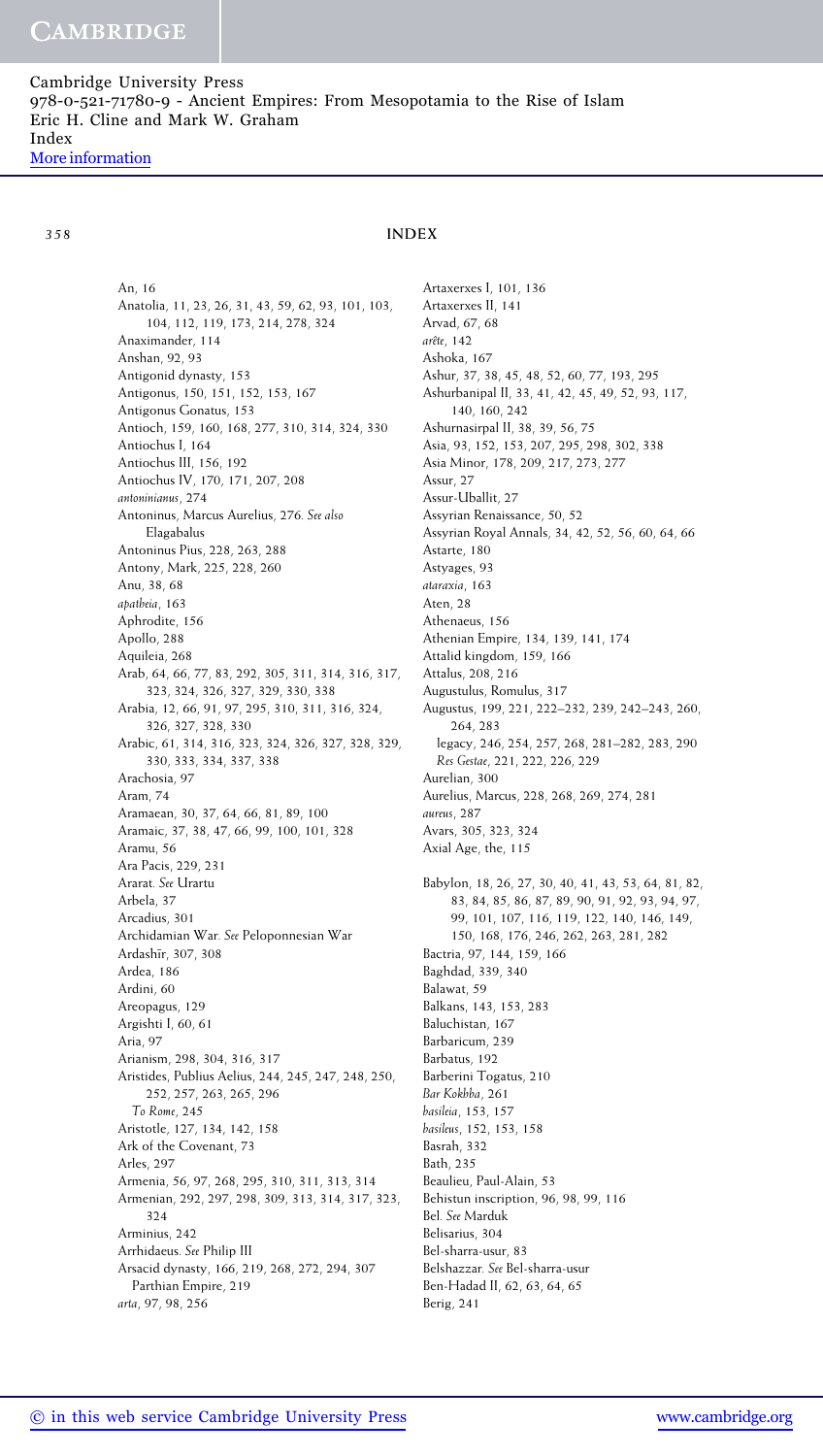Berlin, 84 Bihar, 167 Bisitun*. See* Behistun inscription Bithynia, 250 Black Sea, 112, 250 Bosphorus, 304 Boudicca, 258 Britain, 229, 258, 259, 262, 270, 274, 303 British Empire, 85, 160, 187, 300 Briton, 244, 245, 253, 264 Bronze Age, 10–12, 13, 14–15, 19, 23, 24, 31, 37, 64, 67, 69, 73, 104, 109, 117, 118 Late Bronze Age, 18, 23, 26, 28 Brutus, Lucius Junius, 186 Brutus, Marcus Junius, 220, 225 bubonic plague, 306 Buddha, 115, 144 Bulgar, 305 *burganuni*, 60 Butz, Earl, 213 Byblos, 67, 68 Byzantine Empire, 147, 150, 295, 302, 304–306, 320, 340 conflict with Islam, 330–331, 338 conflict with Sasanids, 322–328 influence on Umayyads, 332–333, 335, 336, 337 orthodoxy vs. heterodoxy, 311–318 revenue, 311 Byzantium, 293, 302, 309, 310, 314, 323, 324 Caere, 187 Caesar, Gaius Julius, 218, 219, 220, 224, 225, 226, 230, 240, 255, 283 *Gallic Wars*, 218 Caledonian Confederation, 259 Caleh, 38 Calgacus, 244, 245, 259, 261 Caligula, 228, 257, 260 *caliph*. See *khalifah* Caliph al-Walid, 336 Callicles, 140 Callicrates, 130 Cambyses, 93, 94, 95 Campanian, 202 Canaan, 23, 73 Canaanites, 67, 71, 73*. See also* Phoenician Cannae, Battle of, 202 Capitoline Hill, 182 Cappadocia, 97, 268 Capua, 195, 196 Caracalla, 269, 270, 274 Carchemish, 64 Carians, 97 Carrhae, Battle of, 219 Carthage, 33, 70, 135, 146, 176, 177, 180, 183, 200, 201, 202, 203, 204, 205, 208, 215, 216, 324

Carthaginians, 180, 181, 202

Cassius Dio, 268 *cataphracti*, 310 Catiline Conspiracy, 218 Cato the Elder, 210 Celts, 153 Cerialis, Petilius, 265 Chaeronea, Battle of, 143 Chalcedon, Council of, 298, 312, 314 Chaldea, 41, 51, 89 Chalouf Stele, 99 Chandragupta, 167, 168 Charlemagne, 85, 146, 340 China, 115, 144, 298, 311, 338 chi-rho, 289 Chogha Zanbil, 27 Chorasmia, 97 Chorus of Persian Elders, 131 Christianity, 268, 277, 278, 279–280, 282, 283, 289, 290, 292, 296–297, 298, 304, 311–316, 317 Christianization, 256, 296 Chrysippus, 164 Church of the Holy Sepulcher, 320 Cicero, 218 Cilicia, 64, 69 Cimmerians, 62 Cincinnatus, 212 Cisauna, 191 Citium, 163 city-state, 10, 12, 13, 14, 15, 18, 23, 34, 93 major characteristics, 13 mother cities, 69–70 social hierarchies, 12 *civitates liberae*, 271 Claudius, 240, 241, 258, 260 Cleanthes, 164 Cleon, 138 Cleopatra VII, 225, 273 climate, 12 climate changes, 36 the densest population was, 12 mountains and deserts represent, 12 Cloaca Maxima, 181 Colchester, 258 Collatinus, 186 Colophon, 114 Colosseum, 236 gladiator, 236, 237, 238, 248 *venationes*, 237 *comitatenses*, 286 Commagene, 164 Commodus, 228, 269 *concilium*, 248, 255 Conflict of the Orders, 188 Confucius, 115 Constantine I, the Great, 288–293, 296–300, 301–302, 311, 312, 313, 316 *Edict of Toleration*, 289, 297 Constantinople, 302, 303, 304, 312, 324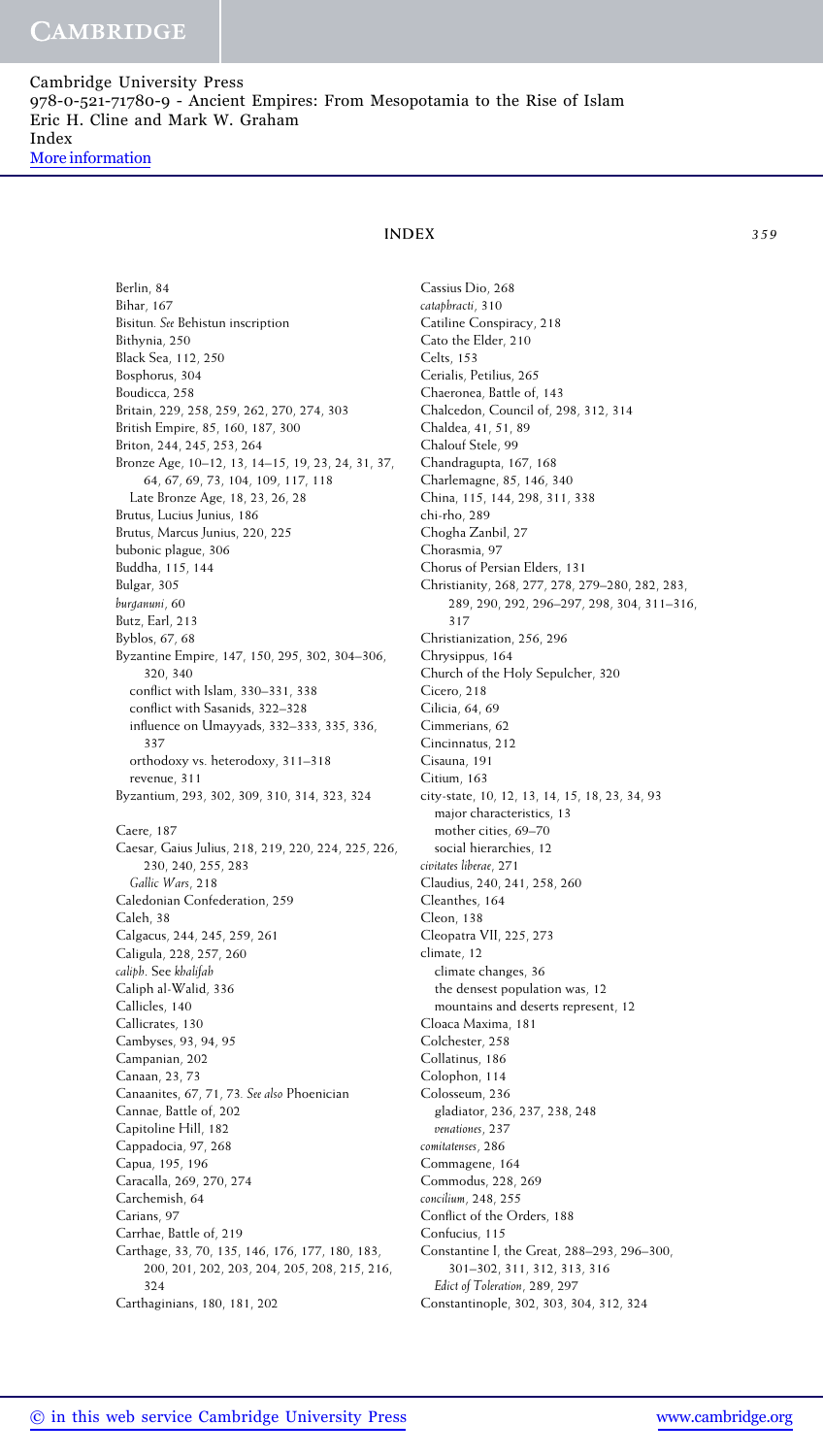Constantius, 308, 312 Constitutional Settlement, 199, 226, 227, 228 *conventus*, 247 Coptic, 298 Corinth, 141, 177, 206, 208 *corrector totius orientis*, 272 Corsica, 177, 180, 192, 202, 317 Corupedion, Battle of, 152 Cosmas, 302 *cosmopolites*, 162, 165 *cosmos*, 164 Crassus, Licinius, 218, 219 Creon, 134 Crete, 69 Croesus, 93, 107, 115 Ctesiphon, 166, 308, 324, 339 Cyaxares, 81 Cybele, 164, 278 Cyclopes, 108 Cynoscephalae, Battle of, 206 Cyprian, 283 Cyprus, 31, 41, 69, 136, 332 Cyrene, 168 Cyrus I, the Great, 85, 90, 91, 92, 93, 94, 96, 116, 119 Dacia, 229 Dagan, 17, 38 Damascus, 23, 62, 63, 64, 65, 66, 75, 330, 332, 333, 336, 337 Cathedral of St. John, 337 Great Mosque, 332, 336, 337 Danube, 119, 176, 268, 269, 294 Darius I, 80, 96, 97, 99, 101, 116, 119, 120, 176 Darius II, 102 Darius III, 143, 144, 146, 151 Dark Age, 11, 29, 30, 31, 32, 33, 37, 42, 43, 64, 67, 68, 69, 73, 108, 109, 117, 142, 173 resistance to Sea Peoples, 30 David, 68, 72, 73, 74 Decius, 276, 282, 283 Decian persecution, 282 *decurion*, 229, 237, 248 *deditio in fidem*, 187, 194 Delian League, 135, 136, 138 Delos, 135 Delphi, 124, 153 Demetrius, 152, 153, 156, 161 Demosthenes, 142 *Philippics*, 143 *denarius*, 274 deportation, 61 *dhimmis*, 335 Diadochoi, 149, 150, 151, 152, 153 Diocletian, 283, 284, 286, 287, 288, 292, 293, 300, 301, 305, 308 Great Persecution, the, 288, 289 Diodorus, 149, 151

Diodotus, 138 Diogenes, Aurelius, 276 Dionysiac cult, 164 Divided Kingdoms, 74, 76 Dodds, E. R., 156 Dome of the Rock, 319, 320, 321, 332, 334, 335, 336 Dominate, the, 268, 283, 293 *dominus noster*, 283 Domitian, 228, 262, 264 *donativum*, 292 Drangiana, 97 Drauga, 97, 98, 116, 124 Drusus, 240 Dura Europos, 282 Dvin, Council of, 314 Eanna, 17 Ebla, 23 Ebro River, 202 Ecbatana, 99, 132 economics, 13 economic surplus, 14 Status-Distributive, 156–157 Edessa, 326 Egipar, 86 Egypt, 11, 19, 23, 24, 25, 26, 28, 30, 32, 41, 53, 68, 71, 73, 74, 83, 93, 96, 97, 99, 101, 107, 108, 113, 116, 144, 145, 150, 152, 153, 161, 162, 166, 172, 207, 219, 225, 233, 247, 273, 276, 312, 324, 340 Early Dynastic Period, 19 First Intermediate Period, 22 Lower Egypt, 19 Middle Kingdom, 22 New Kingdom, 23, 24, 25 Old Kingdom, 19, 20, 22 Pyramid Age, 19 Upper Egypt, 19 Egyptian, 64, 67, 68, 73, 82, 93, 94, 96, 99, 100, 113, 114, 116, 118, 120, 136, 144, 155, 161, 164, 166, 253, 256, 278, 298 Elagabalus, 276 Elam, 27, 41, 62, 81, 93, 97, 100 Eleazar, 261 Elephantine, 101 Elijah, 75 Elite Collaborator, 75, 83, 93, 94 Elite Co-option Model, 49, 193, 208, 229, 235, 245, 247, 249, 255, 333 Elite Replacement Model, 48, 49, 82, 88, 93, 99, 155, 193, 229, 245, 307, 334 England, 235, 247 Enki, 17 Enlil, 16, 17, 38 *entu-*priestess, 86 *Enuma Elish*, 52, 88 Ephesus, 162, 168, 233 Ephesus, Council of, 298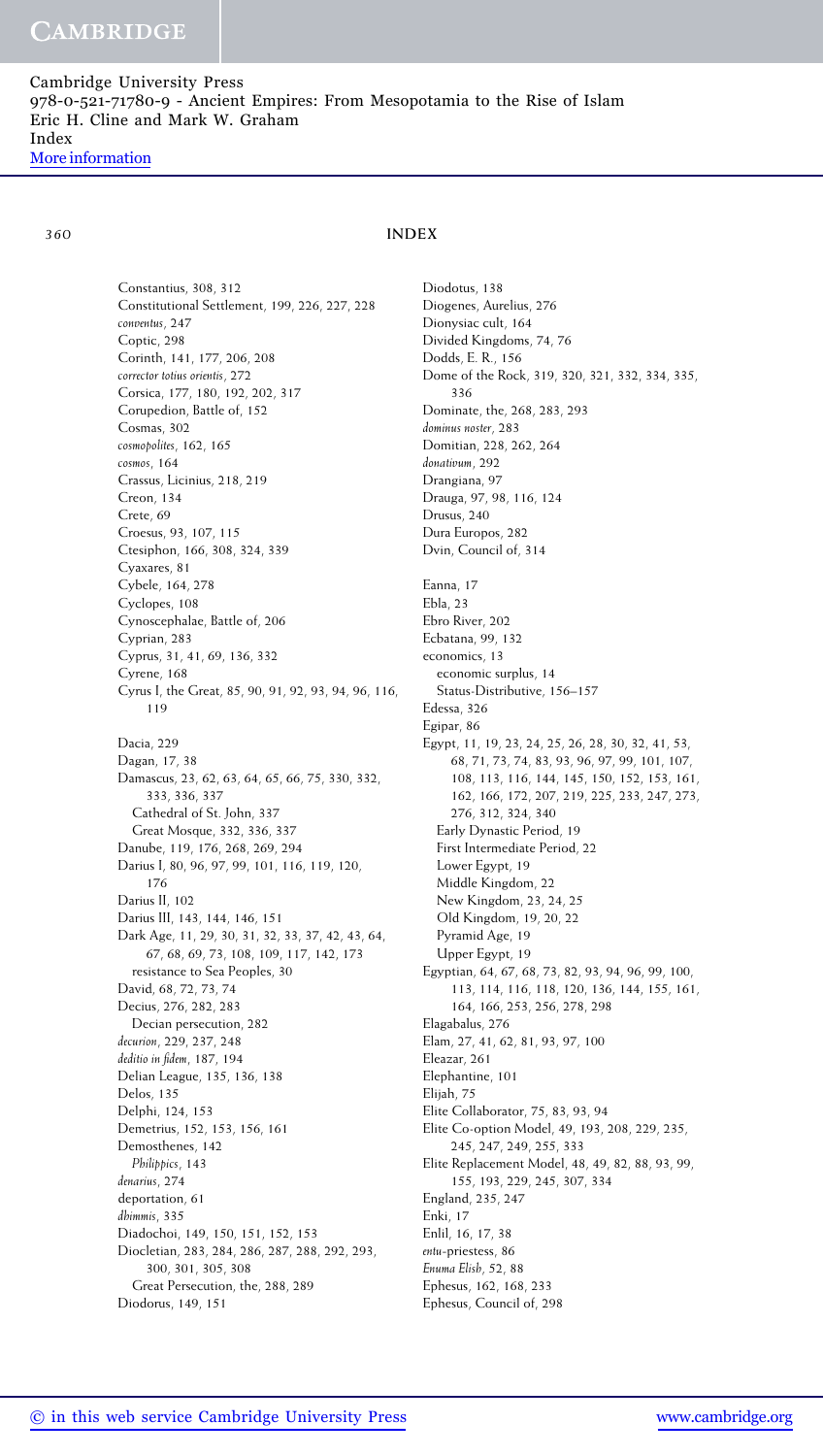*Epic of Gilgamesh*, 14, 52 Epicureanism, 163 Epicurus, 163 Epirus, 204 Equestrian, 209, 214 Eretria, 120, 122 Eretrians, 120 *erga*, 137 Eridu, 17 Esarhaddon, 41, 45, 71 Essenes, 172, 260 Eteocles, 133, 134 Ethiopia, 294, 295, 311, 312, 328, 338 *Kebra Nagast*, 312 Ethiopian, 97, 297, 298, 312, 313, 317 *ethnos*, 170, 171 *ethos*, 190 Etruria, 178 Etruscans, 34, 69, 177, 178, 179, 180, 181, 182, 183, 184, 185, 186, 196 Euboea, 136, 206 Euphrates, 16, 65, 74 Euphrates River, 11, 19, 24, 31 Euripides, 127, 130, 134, 219 *Bacchae, The*, 134, 219 *Hecuba*, 134 *Heracleida, The*, 134 *Medea*, 134 *Suppliants, The*, 134 *Trojan Women, The*, 134 Europe, 152, 207, 234, 293, 295, 302, 311, 317, 318 Eurymedon, 135 Eusebius, 296, 300, 302 Ezana, 312 Ezra, 136

*familia*, 214 Fertile Crescent*. See* Near East First Triumvirate, 218, 225 Flamininus, Titus Quinctius, 206 *foederati*, 316 Ford, Gerald, 213 Forum, 181, 182, 197 France, 112, 177, 179, 180, 317 Frank, 241, 317 Frankish Empire, 85, 338, 340 *frumentarii*, 247 Fustat, 332

al-Gaddafi, Muammar, 233 Galilee, 277 Gallic Empire, 270, 271, 272, 274, 300 Gallic Senate, 270 Gallienus, 270, 282 Gamla, battle of, 260 Gandara, 97, 167 Ganges Plain, 167 Gaugamela, 144

Gaul, 218, 219, 225, 230, 240, 242, 256, 265, 270, 271, 274, 303, 317 Gauls, 153, 190*. See also* Celts Gedrosian desert, 146 Gellner, Ernest, 48, 49 Genghis Khan, 85, 146 Gepids, 305 German, 236, 240, 292, 303, 305, 316 Germany, 84, 229, 240, 241, 317 Getic*. See* Gothic Ghassanids, 305, 314, 316, 327, 330 Gibbon, Edward, 232, 233 Gibraltar, 294 Gilgamesh, 14 Giza, 19 godnapping, 48, 62 Golden Age, 130 Goth, 241, 297, 303, 317 Gothic, 297, 317 Gracchus, Gaius, 215, 216, 283 Gracchus, Tiberius, 215, 216, 283 Graeco-Bactrian kingdom, 166 Greco-Macedonian, 147, 155 Greco-Persian Wars, 98, 101, 117, 118, 126, 130, 133, 135, 141, 173 Greece, 12, 72, 104, 108, 110, 122, 123, 124, 130, 132, 135, 136, 137, 141, 142, 143, 145, 146, 150, 152, 153, 157, 162, 164, 172, 225, 252, 277 Haddad, 337 Hadrian, 228, 246, 248 Haldi, 60, 61, 62 Halicarnassus, 103, 116, 117 Hamilcar Barca, 202 Hammon*. See* Amun Hammurabi, 18, 26 Hannibal, 202, 203, 204 Harran, 91 Hasan, 332 Hasmonean family, 170, 171 Hattusa, 24, 25, 26 Hazael, 65, 66, 75 *Hebrew Bible*, 62, 72, 73, 74, 78, 83, 89, 100 *Chronicles*, 72, 74 *Daniel*, 83 *Deuteronomy*, 78 *Ezra*, 100, 102 *Kings*, 55, 62, 72, 74, 77 *Nehemiah*, 100, 102 Hecataeus, 115, 117, 118 Hellenic League, 122, 135 Hellenistic, 104, 150, 153, 155, 156, 158–159, 160, 161, 162, 164, 165, 168, 170, 172, 176, 191, 226, 230, 233, 242, 256, 262, 278 east, 199, 200, 204–210, 219, 255 Hellenistic Empire, 81, 153 hellenization, 159, 171, 172 henotheism, 90, 276, 290, 300, 309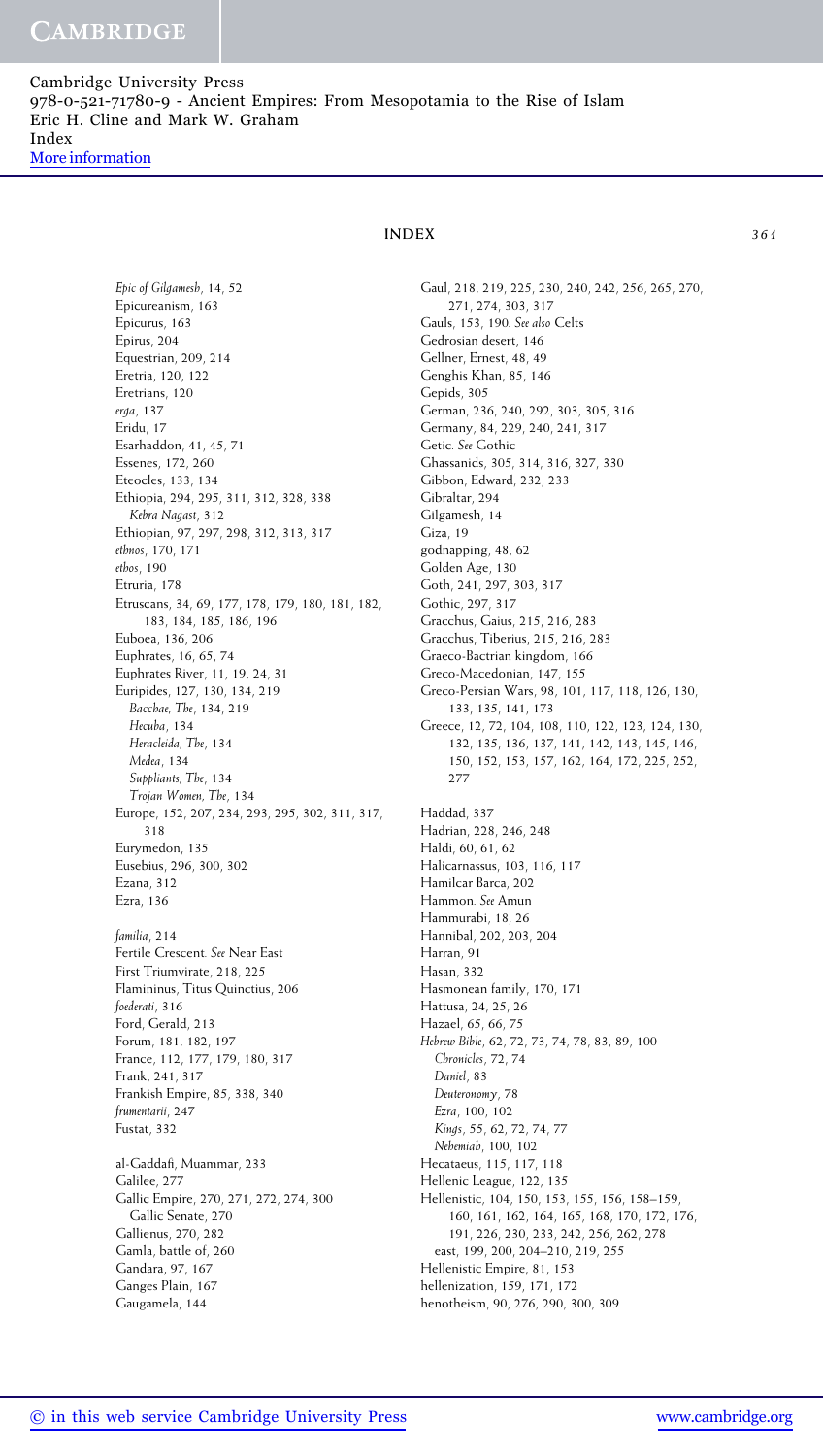Heraclius, 324, 332 Hercules, 201 Herodian, 296, 308 Herodotus, 93, 95, 96, 98, 103, 116, 117, 118, 119, 120, 121, 122, 124, 125, 133, 240, 300 Herod the Great, 259, 260, 277 Hesiod, 109, 113, 114, 118 *Theogony*, 109 *Works and Days*, 109 hieroglyphics, 100 Hijra, 329 Hilaruada, 60 Hindu Kush, 143, 152 Hiram, 68 Hitler, Adolf, 146 Hittite Empire, 23, 24, 25, 26, 30, 67, 74, 85 Great King, 25, 26 Homer, 108, 109, 112, 113, 118, 142 *Iliad*, *the*, 109, 142 *Odyssey*, *the*, 108, 109 *honestiores*, 270 Honorius, 302 House of Love and Psyche, 233 *hubris*, 121, 124, 128, 131, 133, 159, 163 *humiliores*, 270 Hun, 241, 310, 311, 316 Huram-abi, 69 Hurrian, 56, 60 Hussein, Saddam, 85 Hyksos, 22, 23 Iberians, 297 Iceni, 258, 262 Ictinus, 130 ideology, 12–14 *idiotes*, 163, 165 Illyrian, 159 *imitatio romani*, 317 Imperial Cult, 231, 248, 255, 256, 262, 264, 269, 275, 276, 277, 282, 287, 288, 295 *divi filius*, 230 *divus Iulius*, 255 *genius*, 230, 257 *imperium Galliarum. See* Gallic Empire *imperium sine fine*, 200, 205, 220, 229, 295, 296 India, 81, 97, 115, 166, 167, 168, 307, 311, 338 Indian, 115, 166, 167 Indian Ocean, 328 Indo-Greek kingdom, 166 innovation, 12, 19 alphabet, the, 31, 32, 109 chariots, 45*. See also* military invention of the plow, 12 iron, 31, 32 irrigation and river-dikes, 12 use of animal power, 12 *instinctu divinitatis*, 291 Interstate Highway, 196 Ionia, 93, 97, 104, 113, 115, 116, 119, 123

Ionian, 97, 103, 104, 107, 112, 113, 114, 115, 116, 117, 118, 119, 120, 127, 134, 135, 136, 141, 173 Ionian Intellectual Revolution, 104, 108, 113, 117, 118, 127, 129 Ipsus, Battle of, 152, 160, 167 Iran, 27, 56, 85, 93, 306, 340 Khuzestan province, 27 Iron Age, 31 Isaiah, 55, 76, 77 Ishpuini, 60 Ishtar, 14, 17 Ishtar Gate, 82, 84, 87 Isis, 278, 282 cult of, 278 Islam, 293, 319, 320, 321, 322, 328, 332, 334, 336, 337 Islamic, 150, 320, 321, 331, 332, 334, 335, 336, 338, 340 Islamic Empire, 61, 294, 295, 300, 313, 319, 321, 323, 332, 333, 337 Isocrates, 143 *Philippus*, 143 Israel, 39, 62, 63, 66, 68, 72, 73, 74, 75, 76, 77, 78, 89, 90, 102, 168 Israelites, 41, 62, 64, 72, 73, 75 Issus, Battle of, 146 Isthmus of Corinth, 122 Italian, 190, 191, 196, 199, 200, 203, 209, 212, 214, 245, 270 Italic, 204 Italy, 34, 72, 112, 135, 146, 173, 175, 176, 177, 178, 180, 181, 182, 195, 197, 202, 203, 204, 214, 215, 219, 225, 248, 271, 274, 304, 305, 317 Ituaeans, 47 Iznik*. See* Nicaea Jainism, 115 Janus, 230 Janus Quirinus, 193 Japan, 144 Japanese-Americans, 314 Jehoahaz I, 77 Jehoiachin, 83 Jehu, 66, 75 Jeremiah, 115 Jerusalem, 23, 41, 68, 73, 74, 77, 102, 170, 257, 261, 277, 281, 296, 319, 324, 336 Jesus Christ, 277, 288, 296, 298, 302, 322, 324, 334 Jews, 89–90, 115, 119, 319 resistance to Assyrians, 72–78 under Hellenic rule, 166, 168–172 under Islamic rule, 328, 329, 334, 335 under Persian rule, 100, 101–102, 135, 309 under Roman rule, 259–265 *jizya*, 335 John, St., 281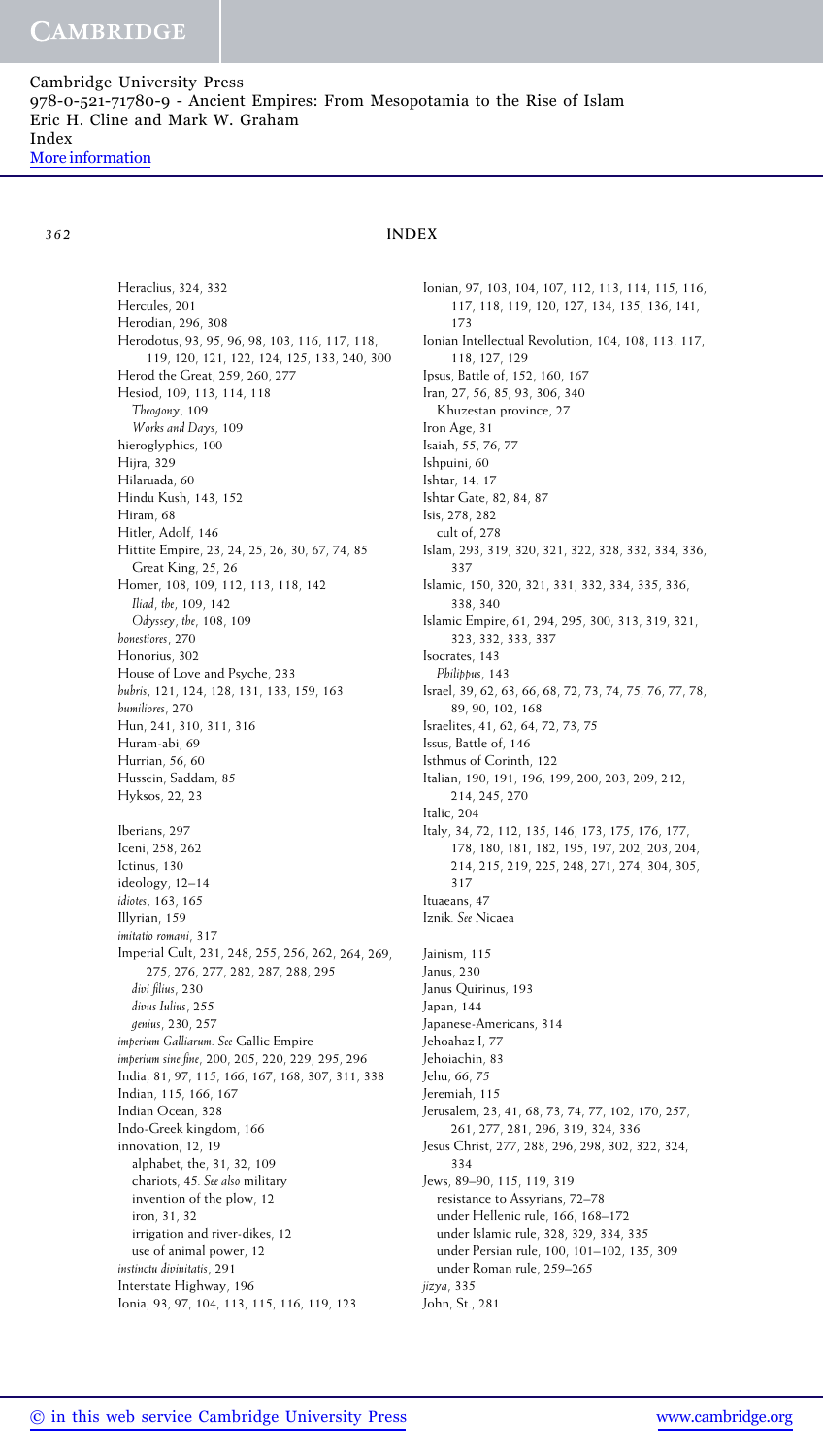John of Damascus, St., 333 Jordan, 338 Jordanes, 241 Josephus, 260, 261, 265 Josiah, 78, 89 Judaea, 259, 260, 262, 265, 277 Judah, 41, 71, 72, 73, 74, 75, 76, 77, 78, 83, 89, 168 Judaism, 168, 172, 277, 319 Judas Maccabeus, 170 Julian, 300 *Hymn to King Helios*, 300 Jupiter, 192, 193, 200, 276, 337*. See also* Zeus Justinian, 304, 305, 306, 324 *Codex Iustinianus*, 306 Juvenal, 235 Ka'aba, the, 328 Kaleb, 312 Karnak, 68 Kassites, 26, 27 Kengir*. See* Sumer League Kesh, 17 *khalifah*, 329, 332, 336, 337, 339 *khan*, 338 Khazars, 324, 338 Khurasan, 339 Khusrau I, 307, 311 Khusrau II, 314, 322, 323, 324, 330, 338 Kilizi, 37 kingship, 16 client kingship, 249, 262, 264 divine kingship, 19, 26 heroic kingship, 17 priestly kingship, 38, 45, 87 sacral monarchy, 14, 155 shepherd kingship, 17 *King's List*, 35, 52 Kish, 17 *kitsir sharruti. See also* military *koine´*, 159, 328 Kufah, 332 Kuhrt, Amelie, 49 Kummuh, Battle of, 62 Kurkh Monolith, 64 Kushans, 307 Kutha, 17 Lacedaemonians*. See* Sparta Lachish, 41 Laenas, Gaius Popillius, 207

Lagash, 16 Lakhmids, 314, 316, 327, 330 Land Commission, 215, 216 Lao-Tzu (Laozi), 115 *latifundia*, 213, 214 Latins, 34, 69, 187 Lebanon, 24, 35, 67, 68 *le longue duree´*, 35, 67, 72

Leonidas, 122 Lepidus, Marcus, 225, 229 Lesbos, 138 Levant, 11, 17, 23, 24, 25, 28, 32, 43, 52, 66, 67, 83, 112, 136, 326, 337 Levantines, 110 *libellus*, 276 libraries, 52 Great Library of Ashurbanipal, 52, 117 Library of Alexandria, 160 Library of Antioch, 160 Library of Ephesus, 233 Library of Pella, 160 Library of Pergamon, 160 Libya, 69, 97, 143 Licinius, 302 *limitanei*, 286, 287 Lincoln, Abraham, 137 Gettysburg Address, 137 *lingua franca*, 37, 66, 99, 328 Livy, 184, 185, 187, 192, 193, 212, 240 *ab Urbe Condita*, 184 Locri, 206 *logoi*, 137 *logos*, 164 Lombards, 241, 305 London, 258, 278 London Missionary Society, 256 Longinus, Gaius Cassius, 220, 225 Lucanian, 191, 195 Lucius, 192 Lucretia, 186 Lugal-zagesi, 16, 17 Lugdunum, 240 Lydia, 93, 104, 110, 115, 116, 119, 120 Lyon, 240 Maccabean Revolt, 166, 170, 171, 259 Macedon, 104, 128, 135, 142, 143, 144, 150, 151, 152, 153, 155, 156, 158, 159, 167, 168, 172, 205, 206, 207, 208, 277, 308 Magna Graecia, 112, 181 Magnesia, 206 *magus*, 310 Maka, 97 Makran, 167 Malatya, 60 Malaysian, 147 Mammertines, 202 Manichees, 288, 309 Mann, Michael, 35 Marathon, Battle of, 120, 122, 124, 130, 136 Marathon, plain of, 120 March of Ten Thousand, 53 *Mar Ban ˆ uti ˆ* , 48 Marcian, 314 Marcius, Ancus, 192 Marcomanni, 268 Mardonius, 122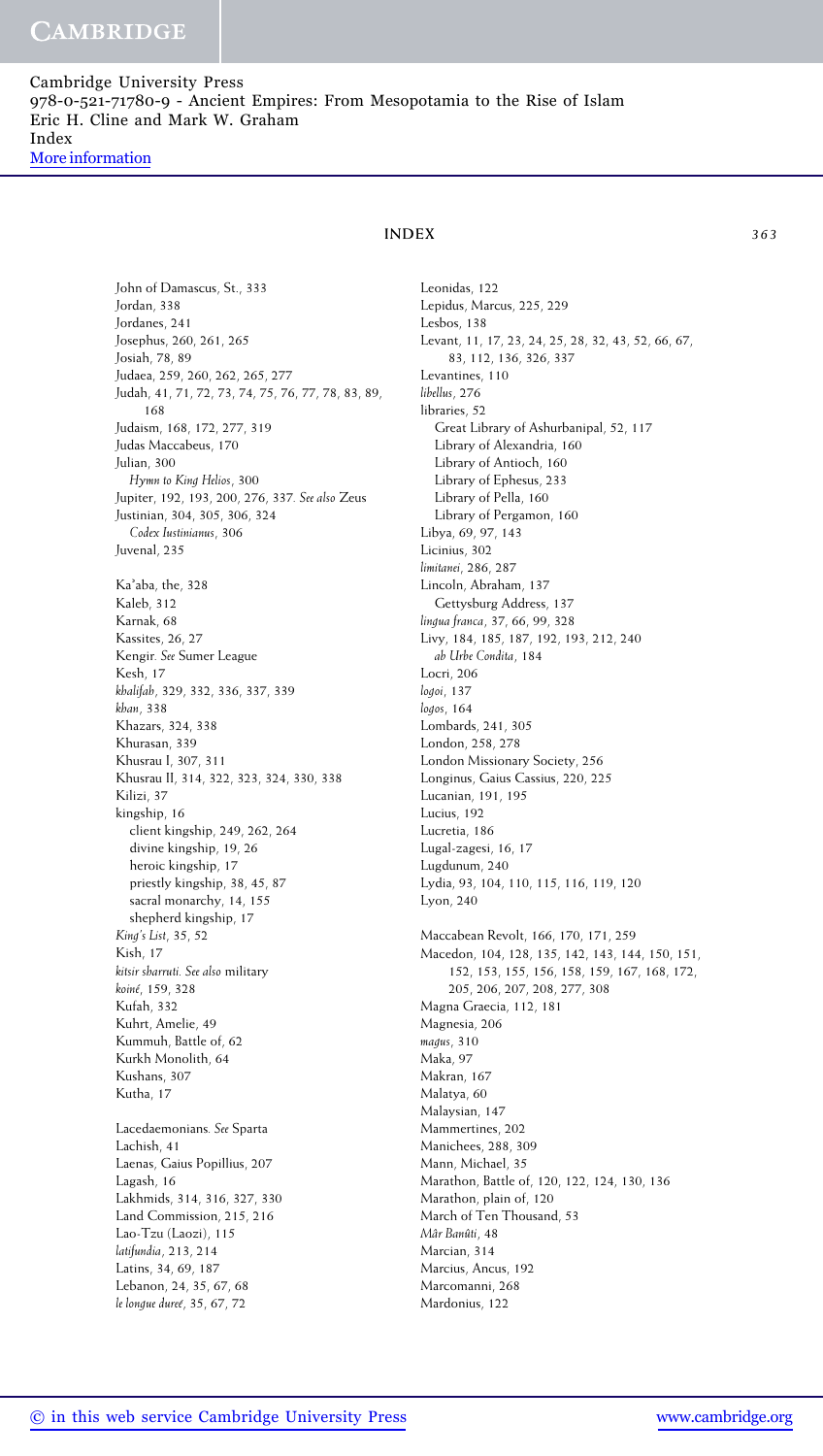Marduk, 82, 86, 87, 88, 90, 91, 92, 93, 99, 193 *mare nostrum*, 225 Marius, Gaius, 217, 220, 228 Mars, 184, 193, 201 Marseille, 180 Masada, 261 Massagetae*. See* Scythians Massilia, 180 Mattathias, 170, 171 Maurice, 322, 323 Maurya, 167 Mauryan Empire, 166, 167, 168 Maximum Price Edict, 287 *maat*, 19, 256 Mecca, 319, 328, 329 Medea, 134 Medes, 52, 53, 81, 93 Media, 56, 97, 99, 107 Medina, 84, 329 Mediterranean, 16, 33, 36, 38, 49, 66, 69, 70, 72, 91, 104, 110, 119, 148, 149, 150, 164, 173, 177, 189, 199, 200, 201, 204, 208, 210, 218, 220, 222, 225, 231, 232, 234, 243, 316, 324, 332, 336, 339 eastern, 11, 30, 33, 34, 36, 67, 81, 117, 176, 205, 301 trade, 91, 158, 177, 229, 328 western, 33, 34, 36, 67, 70, 71, 81, 175, 176, 177, 178, 179, 180, 202, 295, 301 Megiddo, Battle of, 24 Melian Dialogue, 139, 140 Melians, 139, 140 Melid*. See* Malatya Meliteans, 60 Melito, 281 Melos, 139, 140 Memphis, 19 Menahem, 76 Menander, 163 Menes, 19*. See also* Narmer *mentalite´*, 35, 156 Menua, 60, 61 Merneptah, 73 Mesopotamia, 11, 12, 17, 18, 19, 23, 27, 38, 80, 93, 173, 222, 229, 247, 295, 314, 328 cuneiform, 32 eastern, 26 northern, 15, 16, 17, 18, 37, 91 southern, 15, 17, 37, 326 urbanization of, 50, 160 Messana, 202 Miaphysite (Monophysite), 298, 312, 313, 314, 316, 328, 331 Midas, 104 Middle East, 234 Miletus, 103, 113, 114, 115, 117 military, 13 Marian Reform, 217 mercenaries, 47

phalanx, 110, 111, 112 standing army, 40, 47, 217, 228, 274 Milvian Bridge, Battle of, 288, 291 Minoans, 67 Mitanni, 24, 26, 27, 64 Mithraism, 164 Mithras, 278, 282 Mithridates, 208, 217, 218 Mongolian Empire, 85, 295, 316 monotheism, 72 Monte Testaccio, 234 Morocco, 222, 305 *mos maiorum*, 231 Mosul, 331 Mount Amanus, 51 Muawiyah, 332 Muhammad, 319, 322, 328, 329, 330, 332, 334, 337, 338, 339 Muslim, 147, 328, 329, 332, 334, 335, 336, 337, 338, 339 Mycenae, 12, 26 Mycenaeans, 67, 108 Mystery Cults, 164 Mytilene, 138, 139, 140 Nabonidus, 83, 86, 87, 88, 90, 91, 92 Nabopolassar, 81, 82, 86, 90 Nabu, 86, 87 Nanda, 167 Naples, 112 Naples, bay of, 177 Napoleon, 146 Napoleonic Empire, 160 Naqsh-i-Rustem, 80, 97 Naram-Sin, 17, 86 Narmer, 19 Narses, 308 Nathan, 73 Nazareth, 277 Near East, 11 Nebuchadnezzar I, 86 Nebuchadnezzar II, 82, 83, 85, 301 *negus*, 312, 338 Nehemiah, 136 Neo-Hittite kingdoms, 31 Neptune, 184 Nergal, 17 Nero, 228, 258, 277, 278 Nerva, 228, 264 Nestorianism, 298, 314, 316, 328, 331 Nicaea, 251 Nicaea, Council of, 297, 298 Nicomedia, 251, 284, 288 Nile River, 11, 19, 22 Nimrud, 52 Nineveh, 37, 41, 52, 53, 81, 107, 113 Ningirsu, 16 Ninhursaga, 17 Ninurta, 38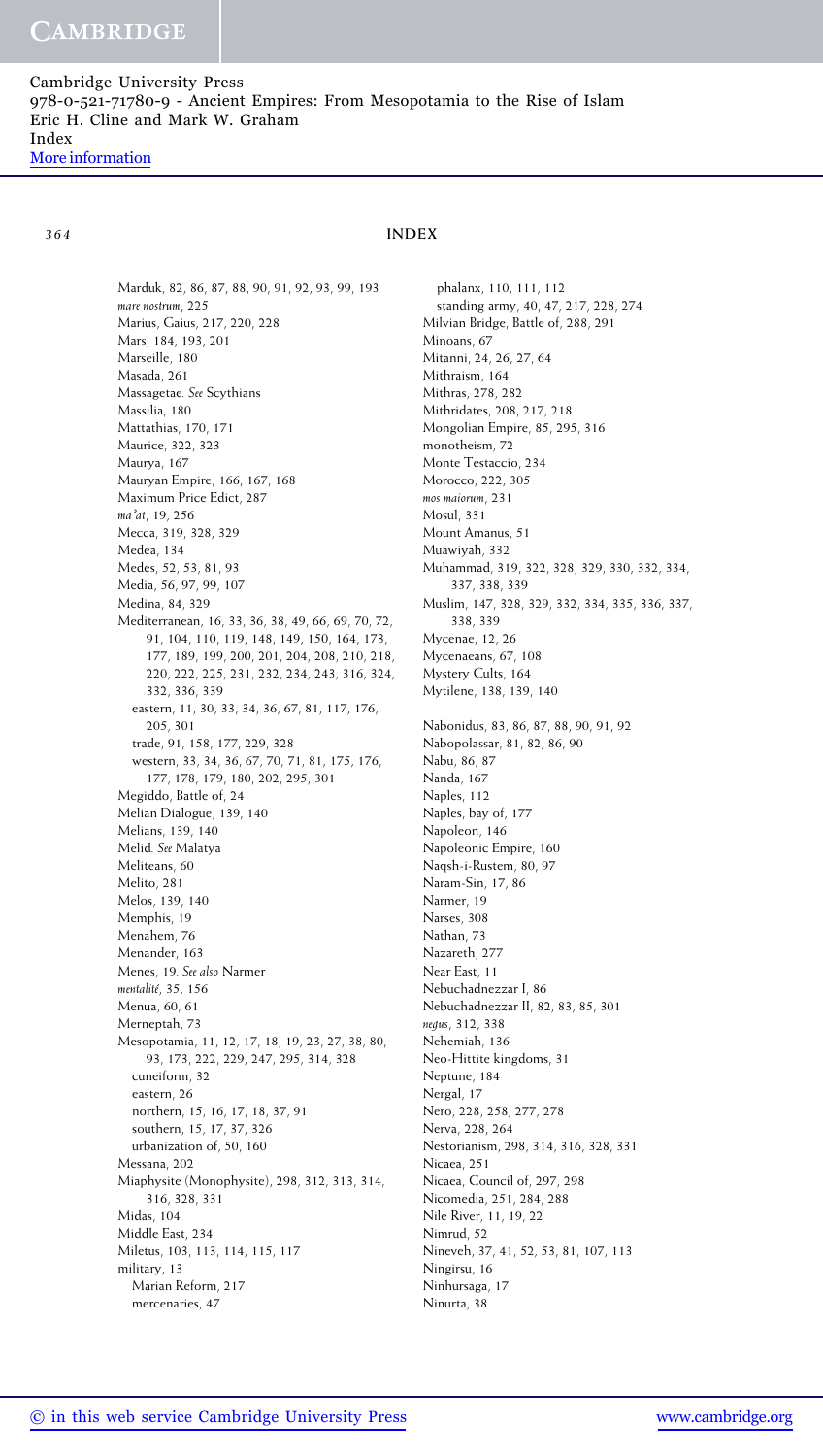Ninurta-nadin-shumi, 86 Nippur, 16, 17 Nisaba, 16 Nixon, Richard, 213 *nomos*, 129, 130, 133, 134, 137, 138, 139, 141 North Africa, 72, 112, 176, 177, 203, 214, 225, 233, 234, 248, 269, 280, 303, 304, 305, 306, 317, 324, 338, 340 Northern Europe, 36 *novus homo*, 217 Nubia, 24, 25, 166 Octavian, 199, 222, 225, 226, 230, 260*. See also* Augustus Odaenathus, Septimius, 272, 308 Odoacer, 317 Odysseus, 108 Oedipus, 133 Old Persian, 100 *Old Testament*, 72, 73. See also *Hebrew Bible omphalos*, 336 Omri, 66 *optimates*, 217 *orbis terrarum*, 200, 225 Orientalism, 125 Orientalizing, 108, 177, 178, 225 Orontes River, 25 Osiris, 278 Ostia, 233 Ostrogoth, 304, 317 Ottoman Empire, 85 Pahlavi, 332, 334 Pakistan, 166, 338 Palatine Hill, 181, 184, 187 Palestine, 314, 324 Palmyra, 271, 272, 300, 308 Palmyrene Empire, 273, 274, 300 Pamphylia, 135 Pannonia Superior, 269

Pantheon, 233 Parrattarna, 26 Parthenon, 130 Parthia, 97, 166, 219, 268, 272, 294, 307, 310 Parthian Empire, 219*. See also* Arsacid Dynasty Pasargadae, 93, 99 Patina, 64 *patres*, 187 *patria potestas*, 280 Paul, St., 277 *Pax Assyriaca*, 42 *pax deorum*, 193, 229, 256, 269, 276, 277, 278, 282, 288, 291, 295 *Pax Romana*, 232, 245, 246, 258, 265, 268, 269, 288 Peace of Nicias, 139 Pekah, 77 Pella, 160

Peloponnesians, 136 Peloponnesian War, 127, 128, 133, 134, 135, 136, 137, 139, 140, 141 Pergamon (Pergamum), 159, 160, 166, 208, 216 Pergamon Museum, 84 Pericles, 126, 130, 133, 137, 140 Peroz, 310 Perpetua, 280 Perrhaebia, 206 Persepolis, 99 Perseus, 207 Persia, 11, 56, 96, 115, 119, 122, 131, 132, 136, 140, 141, 145, 176, 268, 288, 297, 300, 304, 306, 309, 314, 335 Persian Gulf, 16, 89 Persian Royal Road, 99 Peter, St., 306 Pharisees, 172, 260 Phidias, 130 Philip II, 142, 143, 151, 156, 159, 208 Philip III, 150, 152 Philip V, 204, 206 Philippi, 159 Philippopolis, 159 Philistines, 73, 74 Phocas, 323 Phocis, 206 Phoenician, 32, 33, 39, 64, 66–72, 83, 104, 109, 110, 112, 160, 173, 177–178, 180, 181, 301, 332 Phrygia, 59, 104, 164 Phrygians, 104, 278 Phthiotic Achaea, 206 *physis*, 124, 129, 130, 133, 134, 137, 138, 139, 141, 260 Pilate, Pontius, 277 Piraeus, 136, 137 Pithekoussai, 177 Plataea, 123 Plataea, Battle of, 127, 135 Plataeans, 120 Plato, 127, 129, 134, 140, 141, 142 *Gorgias*, 140 *Republic, The*, 140 Pliny the Elder, 240, 257 Pliny the Younger, 250, 257, 279 Plutarch, 143, 212, 219 *Parallel Lives of Greek*, 219 *polis*, 110, 111, 112, 113, 128, 129, 131, 133, 138, 139, 141, 142, 162, 163, 202*. See also* city-state politics, 13 democracy, 110 social justice, 54 *politikes*, 165 Polybius, 180, 189, 190, 204, 207, 208, 217, 265 Polynices, 133, 134 Pompeii, 146 Pompey, Gnaeus, 218, 219, 259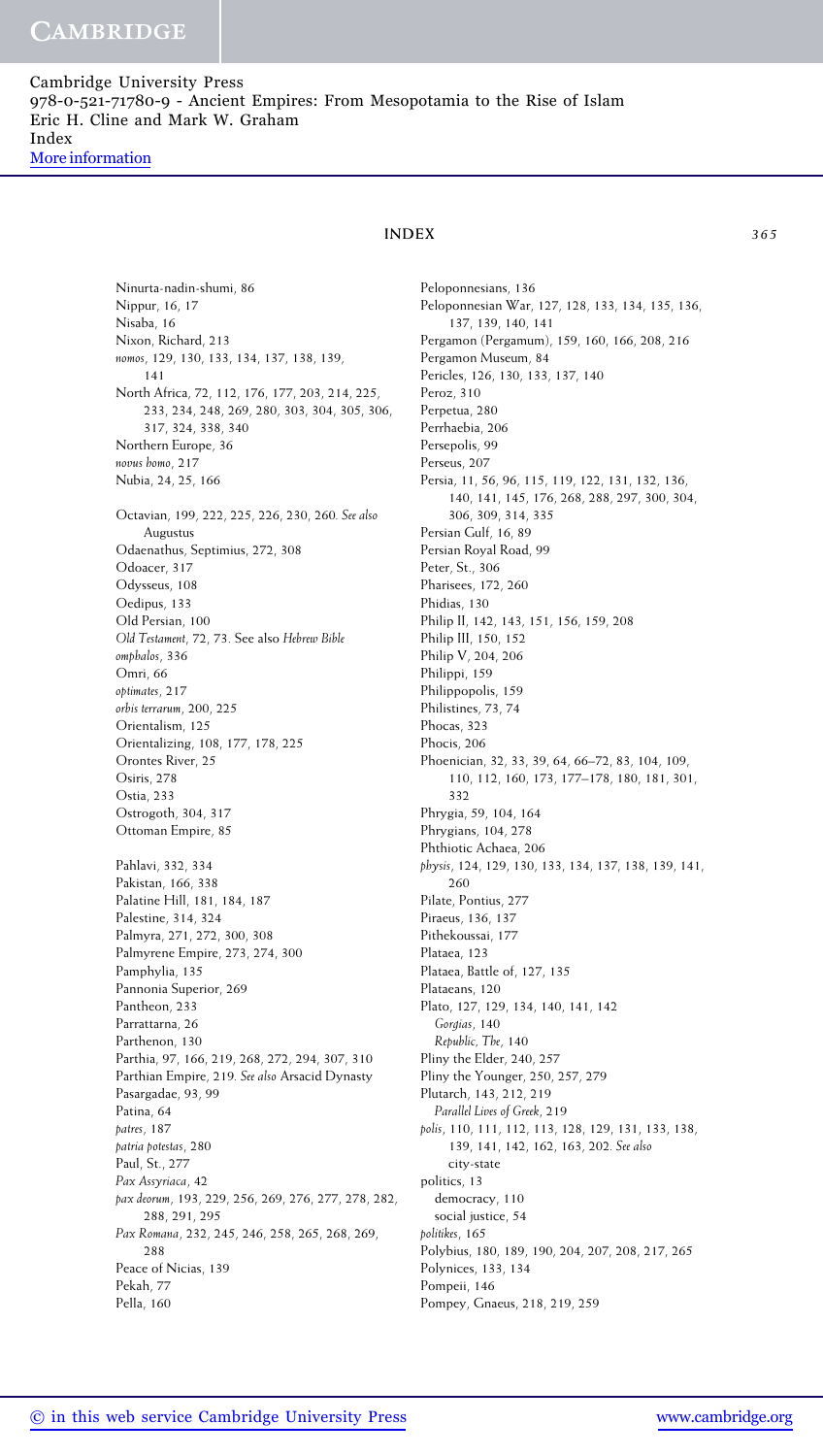*pontifex maximus*, 229, 271, 291 Pontus, 208, 218 *populares*, 217, 218 Porus, 146 Poseidon, 156 Postumus, 270 Prasutagus, 258 *princeps*, 226, 228, 239, 246, 249, 283 Principate, the, 222, 228, 229, 233, 239, 242, 243, 245, 246, 247, 248, 249, 250, 253, 255, 258, 264, 268, 269, 270, 274, 283, 292, 293, 295 Prism of Sennacherib, 77 *proletarii*, 214, 217 Promised Land, 73 *proskynesis*, 144, 283 *provincia*, 246, 247 Prusa, 250 Ptolemaic Empire, 149, 151, 153, 155, 156, 157, 158, 159, 162, 166, 168, 172, 225, 273 Ptolemy I, 150, 151, 152, 153, 156, 161 Ptolemy II, 156, 170 Ptolemy VI, 207 *publicani*, 209, 229 Publius, 192 Punic, 177, 180, 208, 269 Punic Wars, 200 First Punic War, 202, 204 Second Punic War, 202, 204, 205, 206 Third Punic War, 208 Punjab, 168 Pydna, Battle of, 204, 207, 208 Pyrgi, 180 Pyrrhus, 204 Pythagoras, 114, 115, 117 *qabilah*, 327, 328 Qadesh, 25, 26*. See also* Qadesh, Battle of Qadesh, Battle of, 25, 26 *qadi*, 337 Qadisiya, battle of, 330 Qarqar, battle of, 39, 63, 64, 66, 75 Quadi, 268 *Quran,* the, 300, 319, 320, 321, 328, 329, 335 Quraysh, 328, 329 Qusayr Amra, 338 Ramses II, 25 Ramses III, 30 *Realpolitik*, 23, 24, 27, 29, 37 Red Sea, 68, 312 Remus, 184 *renovatio romani imperii*, 302 Revelation, the book of, 262, 280 *rex*, 186, 200, 220, 317 *rex sociusque amicus*, 249 Rhine, 317 Rhodes, 205 Roderick, 338 Romania, 119

Romanization, 232, 234, 236, 241, 245, 249, 250, 253, 255, 256, 264, 265, 270, 273 Romano-Carthaginian treaty, 180 Roman politics, 188 aedile, 188, 191, 192 censor, 188, 191, 192, 215 *Comitia Centuriata*, 188 *Comitia Tributa*, 188 consul, 188, 189, 191, 192, 215, 225, 226, 271, 302 *cursus honorum*, 188, 218 dictator, 189, 218, 219 Equestrian, 209, 214, 216, 217, 229, 238, 242 *imperium*, 188 patricians, 187, 191 plebeians, 187, 188, 215 praetor, 188, 247 procurator, 247, 261 quaestor, 188, 192 Senate, 187, 188, 189, 190, 199, 206, 207, 214, 215, 216, 217, 219, 226, 227, 232, 240, 247, 248, 249, 302 Senator, 187, 209, 210, 214, 215, 216, 220, 227, 238, 240, 248 tribune, military, 192 tribune of the plebs, 187, 215, 216, 217, 219, 227, 271 *Roma Secunda. See* Aquileia Romulus, 184 Roxanne, 144, 152 Rubicon, 219 Rusa II, 62 Sabines, 184, 240 Sadducees, 172, 260 Safavid Empire, 85 Sahara, 176, 222 Saïd, Edward, 125 *saknu ˇ* , 50 Salamis, 134 Salamis Bay, battle of, 122, 130, 131, 132, 133, 136 Sallust, 212 Salvini, M., 60 Sam'al, 64 Samaria, 74, 77 Samarqand, 338 Samnites, 195, 236 Samnium, 191 Samos, 103, 114, 117, 119, 163 Samuel, <sup>73</sup> *<sup>ˇ</sup> Sanguˆ*, 52 Sapor (Shapur I), 274, 308 Sardinia, 69, 202, 317 Sardis, 97, 120, 122, 281 Sarduri I, 56, 60 Sarduri II, 62 Sargon I, 17, 18, 86, 184 Sargon II, 40, 41, 62, 77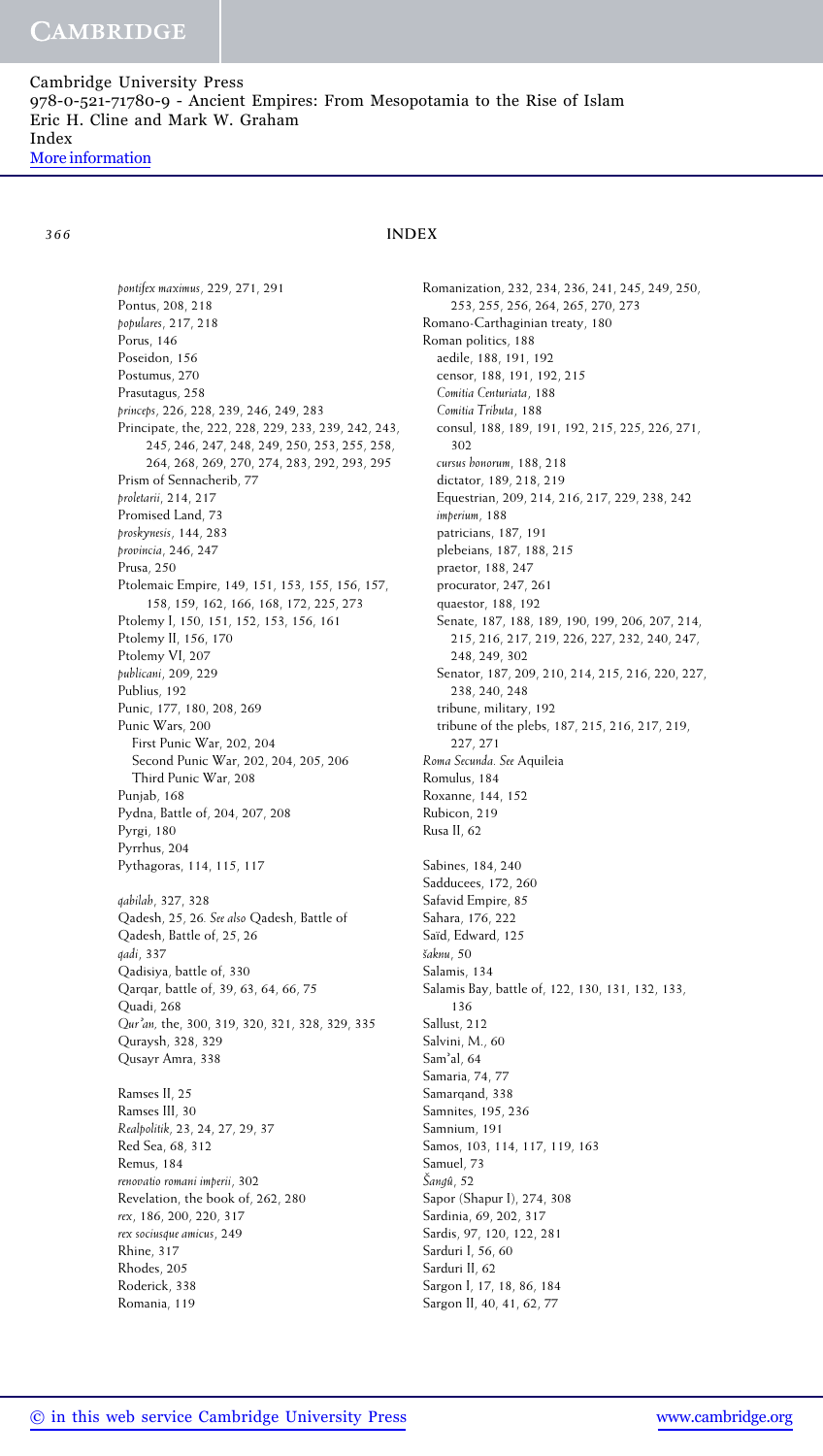Sarpanitum, 86

Saul, 73

Sasanid Empire, 272, 274, 282, 294, 295, 296, 297,

# **INDEX** *367*

300, 304, 305, 306, 307, 308, 309, 310, 311, 313, 314, 319, 321, 322, 323, 324, 326, 327, 328, 330, 332, 333, 336, 338, 339 Satabous, 276 *satraps*, 99, 100, 118, 119, 150, 151, 156, 307 Sattagydia, 97 Scandza, 241 Scipio, Lucius Cornelius, 191, 192 Scipio Aemilianus, 204 Scipio Africanus, Publius Cornelius, 203, 204, 215 Scipio Barbatus, Lucius Cornelius, 191 Scotland, 222 Scythians, 93, 97 Sea Peoples, 30*. See also* Dark Age Secondary State Formation, 23, 56, 311, 314 Primary State, 56 Secondary State, 56, 59, 60, 62, 65, 81, 93, 313 Seleucid Empire, 149, 150, 153, 155, 156, 159, 162, 166, 167, 168, 170, 171, 172, 219 Seleucus, 150, 152, 167 Sennacherib, 41, 50, 51, 62, 71, 89 Septimius Severus, 248, 269, 274 Septuagint, 170 Seven Wonders, 161 Colossus of Rhodes, 161 Great Pyramids, 19, 161 Hanging Gardens of Babylon, 82 Pharos Lighthouse, 162 Temple of Artemis, 162 *shahada*, 334 *shahinshah*, 141, 146, 297, 306, 307, 308, 309, 310, 323, 324, 330, 338 Shahu, 60 Shalmaneser III, 39, 59, 63, 64, 65, 70, 75 Shalmaneser IV, 61 Shalmaneser V, 77 Shaluf*. See* Chalouf Stele Shamash, 17 Shamshi-Adad, 18 Shapur II, 297, 306, 308, 312, 314 Shephelah, 73 Shi'ite, 332, 339 Shiwini, 60 *Sibylline Oracle*, 267, 268, 296 Sicily, 69, 112, 141, 149, 177, 201, 202, 214, 216 Sidharta Gautama*. See* Buddha Sidi Bou Saïd, 177 Sidon, 66, 67, 68, 71

Sogdiana, 97 *solidus*, 292 Sol Invictus, 276, 290, 300 Solomon, 68, 73, 74 Sophists, 128, 129, 134, 137, 140, 141 Sophocles, 127, 130, 133 *Antigone*, 133 *Electra*, 133 *Oedipus at Colonus*, 133 *Oedipus the King*, 133 Southwest Asia, 24 Spain, 69, 112, 177, 199, 202, 203, 225, 233, 248, 256, 270, 274, 303, 304, 305, 317, 338, 340 Spaniards, 236 Spanish Empire, 300 Sparta, 110, 112, 120, 122, 123, 135, 136, 137, 139, 141 Spartacus, 214, 218 Statue of Liberty, 162 Stoa Poecile, 163 Stoic, 163, 164 Strategoi, 133 Strymon river, 308 Sudan, 23, 143 Suevi, 317 Sulla, Lucius Cornelius, 217, 218, 220 Sumer, 15, 17, 92 Sumerian Empire, 16 Sumer League, 15 Suppiluliuma I, 24 Susa, 93, 99, 131, 132 *symploke´*, 204 Syracuse, 177, 202 Syria, 25, 26, 31, 61, 62, 64, 66, 68, 89, 91, 112, 207, 235, 268, 271, 277, 282, 312, 314, 324, 331, 332 Syrian, 39, 62, 64, 65, 66, 72, 75, 76, 77, 298 Syrus, Aurelius, 276 Tacitus, 221, 222, 227, 234, 241, 243, 245, 252, 253, 258, 259, 264, 265, 267, 268, 278 *Agricola*, 245, 264 *Annals*, 258, 264 *Germania*, 241 Tadjikstan, 93 Takrit, 331 Tang Chinese, 338 Tarentum, 195, 204 Tarquinius, Sextus, 186 Tarquinius Superbus, 186 Taurasia, 191 Teisheba, 60 Tell el-Amarna, 23, 28 Temple Mount, 319 Temple of Jupiter Optimus Maximus, 182, 183 Tertullian, 280, 296 Tetrarchy, the, 284, 301 Teutoburgian Forest, 242 Thales, 104, 107, 113, 114, 115

Socrates, 114, 127, 129, 134, 140

Sin, 17, 88, 90, 91 *sine suffragio*, 194 Sippar, 17 Siwa, 144, 151 Slav, 241, 305, 323 Social War, 217 *socii*, 194